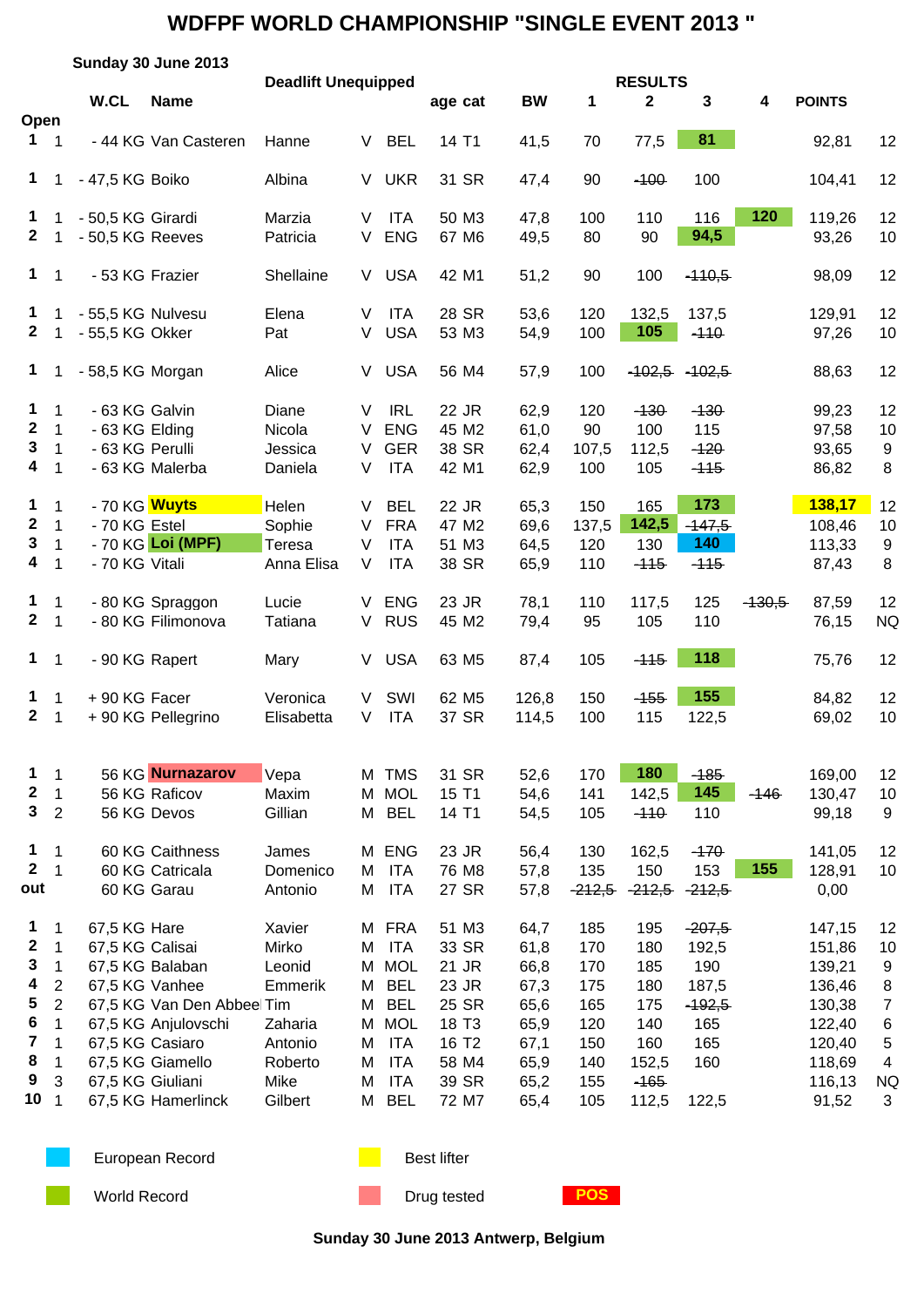|                 | Sunday 30 June 2013                                                                                                                                                                                                                                                                                                                                                                                                                                                                                                                                                                               |                                                                                                                                                                                                                                                                                                                                                                                                                                                                                                                                                                                                                                                                                                                                                                                                                                                                                                                          |                                                                                                                                                                                                                                                                                                                                                                                                                                                                                   |                                                                                                                                                                                                                                                                           |                                                                                                                                                                                                                                                                                                                                                                                                                                                                                                                                                                                                                                                                                                                                              |                                                                                                                                                                                                                                                                                                                                                                                                                                                                                                                                                                                                                   |                                                                                                                                                                                                                                                                                                                                                                                                                           |                                                                                                                                                                                                                                                                                                                                                                                 |                                                                                                                                                                                                                                                                                                                                                                                                                      |                                                                                                                                                                                                                                                                                                                                                                                                                                                                         |                      |                                                                                                                                                                                                                                                                                                                                                                                                                                                                                                                                 |
|-----------------|---------------------------------------------------------------------------------------------------------------------------------------------------------------------------------------------------------------------------------------------------------------------------------------------------------------------------------------------------------------------------------------------------------------------------------------------------------------------------------------------------------------------------------------------------------------------------------------------------|--------------------------------------------------------------------------------------------------------------------------------------------------------------------------------------------------------------------------------------------------------------------------------------------------------------------------------------------------------------------------------------------------------------------------------------------------------------------------------------------------------------------------------------------------------------------------------------------------------------------------------------------------------------------------------------------------------------------------------------------------------------------------------------------------------------------------------------------------------------------------------------------------------------------------|-----------------------------------------------------------------------------------------------------------------------------------------------------------------------------------------------------------------------------------------------------------------------------------------------------------------------------------------------------------------------------------------------------------------------------------------------------------------------------------|---------------------------------------------------------------------------------------------------------------------------------------------------------------------------------------------------------------------------------------------------------------------------|----------------------------------------------------------------------------------------------------------------------------------------------------------------------------------------------------------------------------------------------------------------------------------------------------------------------------------------------------------------------------------------------------------------------------------------------------------------------------------------------------------------------------------------------------------------------------------------------------------------------------------------------------------------------------------------------------------------------------------------------|-------------------------------------------------------------------------------------------------------------------------------------------------------------------------------------------------------------------------------------------------------------------------------------------------------------------------------------------------------------------------------------------------------------------------------------------------------------------------------------------------------------------------------------------------------------------------------------------------------------------|---------------------------------------------------------------------------------------------------------------------------------------------------------------------------------------------------------------------------------------------------------------------------------------------------------------------------------------------------------------------------------------------------------------------------|---------------------------------------------------------------------------------------------------------------------------------------------------------------------------------------------------------------------------------------------------------------------------------------------------------------------------------------------------------------------------------|----------------------------------------------------------------------------------------------------------------------------------------------------------------------------------------------------------------------------------------------------------------------------------------------------------------------------------------------------------------------------------------------------------------------|-------------------------------------------------------------------------------------------------------------------------------------------------------------------------------------------------------------------------------------------------------------------------------------------------------------------------------------------------------------------------------------------------------------------------------------------------------------------------|----------------------|---------------------------------------------------------------------------------------------------------------------------------------------------------------------------------------------------------------------------------------------------------------------------------------------------------------------------------------------------------------------------------------------------------------------------------------------------------------------------------------------------------------------------------|
|                 |                                                                                                                                                                                                                                                                                                                                                                                                                                                                                                                                                                                                   |                                                                                                                                                                                                                                                                                                                                                                                                                                                                                                                                                                                                                                                                                                                                                                                                                                                                                                                          |                                                                                                                                                                                                                                                                                                                                                                                                                                                                                   |                                                                                                                                                                                                                                                                           |                                                                                                                                                                                                                                                                                                                                                                                                                                                                                                                                                                                                                                                                                                                                              |                                                                                                                                                                                                                                                                                                                                                                                                                                                                                                                                                                                                                   |                                                                                                                                                                                                                                                                                                                                                                                                                           |                                                                                                                                                                                                                                                                                                                                                                                 |                                                                                                                                                                                                                                                                                                                                                                                                                      |                                                                                                                                                                                                                                                                                                                                                                                                                                                                         |                      |                                                                                                                                                                                                                                                                                                                                                                                                                                                                                                                                 |
|                 |                                                                                                                                                                                                                                                                                                                                                                                                                                                                                                                                                                                                   |                                                                                                                                                                                                                                                                                                                                                                                                                                                                                                                                                                                                                                                                                                                                                                                                                                                                                                                          |                                                                                                                                                                                                                                                                                                                                                                                                                                                                                   |                                                                                                                                                                                                                                                                           |                                                                                                                                                                                                                                                                                                                                                                                                                                                                                                                                                                                                                                                                                                                                              |                                                                                                                                                                                                                                                                                                                                                                                                                                                                                                                                                                                                                   |                                                                                                                                                                                                                                                                                                                                                                                                                           |                                                                                                                                                                                                                                                                                                                                                                                 |                                                                                                                                                                                                                                                                                                                                                                                                                      |                                                                                                                                                                                                                                                                                                                                                                                                                                                                         |                      |                                                                                                                                                                                                                                                                                                                                                                                                                                                                                                                                 |
|                 |                                                                                                                                                                                                                                                                                                                                                                                                                                                                                                                                                                                                   |                                                                                                                                                                                                                                                                                                                                                                                                                                                                                                                                                                                                                                                                                                                                                                                                                                                                                                                          |                                                                                                                                                                                                                                                                                                                                                                                                                                                                                   |                                                                                                                                                                                                                                                                           |                                                                                                                                                                                                                                                                                                                                                                                                                                                                                                                                                                                                                                                                                                                                              |                                                                                                                                                                                                                                                                                                                                                                                                                                                                                                                                                                                                                   |                                                                                                                                                                                                                                                                                                                                                                                                                           |                                                                                                                                                                                                                                                                                                                                                                                 |                                                                                                                                                                                                                                                                                                                                                                                                                      |                                                                                                                                                                                                                                                                                                                                                                                                                                                                         |                      | 12                                                                                                                                                                                                                                                                                                                                                                                                                                                                                                                              |
|                 |                                                                                                                                                                                                                                                                                                                                                                                                                                                                                                                                                                                                   |                                                                                                                                                                                                                                                                                                                                                                                                                                                                                                                                                                                                                                                                                                                                                                                                                                                                                                                          |                                                                                                                                                                                                                                                                                                                                                                                                                                                                                   |                                                                                                                                                                                                                                                                           |                                                                                                                                                                                                                                                                                                                                                                                                                                                                                                                                                                                                                                                                                                                                              |                                                                                                                                                                                                                                                                                                                                                                                                                                                                                                                                                                                                                   |                                                                                                                                                                                                                                                                                                                                                                                                                           |                                                                                                                                                                                                                                                                                                                                                                                 |                                                                                                                                                                                                                                                                                                                                                                                                                      |                                                                                                                                                                                                                                                                                                                                                                                                                                                                         |                      | 10                                                                                                                                                                                                                                                                                                                                                                                                                                                                                                                              |
|                 |                                                                                                                                                                                                                                                                                                                                                                                                                                                                                                                                                                                                   |                                                                                                                                                                                                                                                                                                                                                                                                                                                                                                                                                                                                                                                                                                                                                                                                                                                                                                                          |                                                                                                                                                                                                                                                                                                                                                                                                                                                                                   |                                                                                                                                                                                                                                                                           |                                                                                                                                                                                                                                                                                                                                                                                                                                                                                                                                                                                                                                                                                                                                              |                                                                                                                                                                                                                                                                                                                                                                                                                                                                                                                                                                                                                   |                                                                                                                                                                                                                                                                                                                                                                                                                           |                                                                                                                                                                                                                                                                                                                                                                                 |                                                                                                                                                                                                                                                                                                                                                                                                                      |                                                                                                                                                                                                                                                                                                                                                                                                                                                                         |                      | 9                                                                                                                                                                                                                                                                                                                                                                                                                                                                                                                               |
|                 |                                                                                                                                                                                                                                                                                                                                                                                                                                                                                                                                                                                                   |                                                                                                                                                                                                                                                                                                                                                                                                                                                                                                                                                                                                                                                                                                                                                                                                                                                                                                                          |                                                                                                                                                                                                                                                                                                                                                                                                                                                                                   |                                                                                                                                                                                                                                                                           |                                                                                                                                                                                                                                                                                                                                                                                                                                                                                                                                                                                                                                                                                                                                              |                                                                                                                                                                                                                                                                                                                                                                                                                                                                                                                                                                                                                   |                                                                                                                                                                                                                                                                                                                                                                                                                           |                                                                                                                                                                                                                                                                                                                                                                                 |                                                                                                                                                                                                                                                                                                                                                                                                                      |                                                                                                                                                                                                                                                                                                                                                                                                                                                                         |                      | 8                                                                                                                                                                                                                                                                                                                                                                                                                                                                                                                               |
|                 |                                                                                                                                                                                                                                                                                                                                                                                                                                                                                                                                                                                                   |                                                                                                                                                                                                                                                                                                                                                                                                                                                                                                                                                                                                                                                                                                                                                                                                                                                                                                                          |                                                                                                                                                                                                                                                                                                                                                                                                                                                                                   |                                                                                                                                                                                                                                                                           |                                                                                                                                                                                                                                                                                                                                                                                                                                                                                                                                                                                                                                                                                                                                              |                                                                                                                                                                                                                                                                                                                                                                                                                                                                                                                                                                                                                   |                                                                                                                                                                                                                                                                                                                                                                                                                           |                                                                                                                                                                                                                                                                                                                                                                                 |                                                                                                                                                                                                                                                                                                                                                                                                                      |                                                                                                                                                                                                                                                                                                                                                                                                                                                                         |                      | $\overline{7}$                                                                                                                                                                                                                                                                                                                                                                                                                                                                                                                  |
|                 |                                                                                                                                                                                                                                                                                                                                                                                                                                                                                                                                                                                                   |                                                                                                                                                                                                                                                                                                                                                                                                                                                                                                                                                                                                                                                                                                                                                                                                                                                                                                                          |                                                                                                                                                                                                                                                                                                                                                                                                                                                                                   |                                                                                                                                                                                                                                                                           |                                                                                                                                                                                                                                                                                                                                                                                                                                                                                                                                                                                                                                                                                                                                              |                                                                                                                                                                                                                                                                                                                                                                                                                                                                                                                                                                                                                   |                                                                                                                                                                                                                                                                                                                                                                                                                           |                                                                                                                                                                                                                                                                                                                                                                                 |                                                                                                                                                                                                                                                                                                                                                                                                                      |                                                                                                                                                                                                                                                                                                                                                                                                                                                                         |                      | 6                                                                                                                                                                                                                                                                                                                                                                                                                                                                                                                               |
|                 |                                                                                                                                                                                                                                                                                                                                                                                                                                                                                                                                                                                                   |                                                                                                                                                                                                                                                                                                                                                                                                                                                                                                                                                                                                                                                                                                                                                                                                                                                                                                                          |                                                                                                                                                                                                                                                                                                                                                                                                                                                                                   |                                                                                                                                                                                                                                                                           |                                                                                                                                                                                                                                                                                                                                                                                                                                                                                                                                                                                                                                                                                                                                              |                                                                                                                                                                                                                                                                                                                                                                                                                                                                                                                                                                                                                   |                                                                                                                                                                                                                                                                                                                                                                                                                           |                                                                                                                                                                                                                                                                                                                                                                                 |                                                                                                                                                                                                                                                                                                                                                                                                                      |                                                                                                                                                                                                                                                                                                                                                                                                                                                                         |                      | 5                                                                                                                                                                                                                                                                                                                                                                                                                                                                                                                               |
|                 |                                                                                                                                                                                                                                                                                                                                                                                                                                                                                                                                                                                                   |                                                                                                                                                                                                                                                                                                                                                                                                                                                                                                                                                                                                                                                                                                                                                                                                                                                                                                                          |                                                                                                                                                                                                                                                                                                                                                                                                                                                                                   |                                                                                                                                                                                                                                                                           |                                                                                                                                                                                                                                                                                                                                                                                                                                                                                                                                                                                                                                                                                                                                              |                                                                                                                                                                                                                                                                                                                                                                                                                                                                                                                                                                                                                   |                                                                                                                                                                                                                                                                                                                                                                                                                           |                                                                                                                                                                                                                                                                                                                                                                                 |                                                                                                                                                                                                                                                                                                                                                                                                                      |                                                                                                                                                                                                                                                                                                                                                                                                                                                                         |                      | 4                                                                                                                                                                                                                                                                                                                                                                                                                                                                                                                               |
|                 |                                                                                                                                                                                                                                                                                                                                                                                                                                                                                                                                                                                                   |                                                                                                                                                                                                                                                                                                                                                                                                                                                                                                                                                                                                                                                                                                                                                                                                                                                                                                                          |                                                                                                                                                                                                                                                                                                                                                                                                                                                                                   |                                                                                                                                                                                                                                                                           |                                                                                                                                                                                                                                                                                                                                                                                                                                                                                                                                                                                                                                                                                                                                              |                                                                                                                                                                                                                                                                                                                                                                                                                                                                                                                                                                                                                   |                                                                                                                                                                                                                                                                                                                                                                                                                           |                                                                                                                                                                                                                                                                                                                                                                                 |                                                                                                                                                                                                                                                                                                                                                                                                                      |                                                                                                                                                                                                                                                                                                                                                                                                                                                                         |                      | 3                                                                                                                                                                                                                                                                                                                                                                                                                                                                                                                               |
|                 |                                                                                                                                                                                                                                                                                                                                                                                                                                                                                                                                                                                                   |                                                                                                                                                                                                                                                                                                                                                                                                                                                                                                                                                                                                                                                                                                                                                                                                                                                                                                                          |                                                                                                                                                                                                                                                                                                                                                                                                                                                                                   |                                                                                                                                                                                                                                                                           |                                                                                                                                                                                                                                                                                                                                                                                                                                                                                                                                                                                                                                                                                                                                              |                                                                                                                                                                                                                                                                                                                                                                                                                                                                                                                                                                                                                   |                                                                                                                                                                                                                                                                                                                                                                                                                           |                                                                                                                                                                                                                                                                                                                                                                                 |                                                                                                                                                                                                                                                                                                                                                                                                                      |                                                                                                                                                                                                                                                                                                                                                                                                                                                                         |                      | $\overline{c}$                                                                                                                                                                                                                                                                                                                                                                                                                                                                                                                  |
|                 |                                                                                                                                                                                                                                                                                                                                                                                                                                                                                                                                                                                                   |                                                                                                                                                                                                                                                                                                                                                                                                                                                                                                                                                                                                                                                                                                                                                                                                                                                                                                                          |                                                                                                                                                                                                                                                                                                                                                                                                                                                                                   |                                                                                                                                                                                                                                                                           |                                                                                                                                                                                                                                                                                                                                                                                                                                                                                                                                                                                                                                                                                                                                              |                                                                                                                                                                                                                                                                                                                                                                                                                                                                                                                                                                                                                   |                                                                                                                                                                                                                                                                                                                                                                                                                           |                                                                                                                                                                                                                                                                                                                                                                                 |                                                                                                                                                                                                                                                                                                                                                                                                                      |                                                                                                                                                                                                                                                                                                                                                                                                                                                                         |                      | 1                                                                                                                                                                                                                                                                                                                                                                                                                                                                                                                               |
|                 |                                                                                                                                                                                                                                                                                                                                                                                                                                                                                                                                                                                                   |                                                                                                                                                                                                                                                                                                                                                                                                                                                                                                                                                                                                                                                                                                                                                                                                                                                                                                                          |                                                                                                                                                                                                                                                                                                                                                                                                                                                                                   |                                                                                                                                                                                                                                                                           |                                                                                                                                                                                                                                                                                                                                                                                                                                                                                                                                                                                                                                                                                                                                              |                                                                                                                                                                                                                                                                                                                                                                                                                                                                                                                                                                                                                   |                                                                                                                                                                                                                                                                                                                                                                                                                           |                                                                                                                                                                                                                                                                                                                                                                                 |                                                                                                                                                                                                                                                                                                                                                                                                                      |                                                                                                                                                                                                                                                                                                                                                                                                                                                                         |                      |                                                                                                                                                                                                                                                                                                                                                                                                                                                                                                                                 |
|                 |                                                                                                                                                                                                                                                                                                                                                                                                                                                                                                                                                                                                   |                                                                                                                                                                                                                                                                                                                                                                                                                                                                                                                                                                                                                                                                                                                                                                                                                                                                                                                          |                                                                                                                                                                                                                                                                                                                                                                                                                                                                                   |                                                                                                                                                                                                                                                                           |                                                                                                                                                                                                                                                                                                                                                                                                                                                                                                                                                                                                                                                                                                                                              |                                                                                                                                                                                                                                                                                                                                                                                                                                                                                                                                                                                                                   |                                                                                                                                                                                                                                                                                                                                                                                                                           |                                                                                                                                                                                                                                                                                                                                                                                 |                                                                                                                                                                                                                                                                                                                                                                                                                      |                                                                                                                                                                                                                                                                                                                                                                                                                                                                         |                      |                                                                                                                                                                                                                                                                                                                                                                                                                                                                                                                                 |
|                 |                                                                                                                                                                                                                                                                                                                                                                                                                                                                                                                                                                                                   |                                                                                                                                                                                                                                                                                                                                                                                                                                                                                                                                                                                                                                                                                                                                                                                                                                                                                                                          |                                                                                                                                                                                                                                                                                                                                                                                                                                                                                   |                                                                                                                                                                                                                                                                           |                                                                                                                                                                                                                                                                                                                                                                                                                                                                                                                                                                                                                                                                                                                                              |                                                                                                                                                                                                                                                                                                                                                                                                                                                                                                                                                                                                                   |                                                                                                                                                                                                                                                                                                                                                                                                                           |                                                                                                                                                                                                                                                                                                                                                                                 |                                                                                                                                                                                                                                                                                                                                                                                                                      |                                                                                                                                                                                                                                                                                                                                                                                                                                                                         |                      |                                                                                                                                                                                                                                                                                                                                                                                                                                                                                                                                 |
|                 |                                                                                                                                                                                                                                                                                                                                                                                                                                                                                                                                                                                                   |                                                                                                                                                                                                                                                                                                                                                                                                                                                                                                                                                                                                                                                                                                                                                                                                                                                                                                                          |                                                                                                                                                                                                                                                                                                                                                                                                                                                                                   |                                                                                                                                                                                                                                                                           |                                                                                                                                                                                                                                                                                                                                                                                                                                                                                                                                                                                                                                                                                                                                              |                                                                                                                                                                                                                                                                                                                                                                                                                                                                                                                                                                                                                   |                                                                                                                                                                                                                                                                                                                                                                                                                           |                                                                                                                                                                                                                                                                                                                                                                                 |                                                                                                                                                                                                                                                                                                                                                                                                                      |                                                                                                                                                                                                                                                                                                                                                                                                                                                                         |                      |                                                                                                                                                                                                                                                                                                                                                                                                                                                                                                                                 |
|                 |                                                                                                                                                                                                                                                                                                                                                                                                                                                                                                                                                                                                   |                                                                                                                                                                                                                                                                                                                                                                                                                                                                                                                                                                                                                                                                                                                                                                                                                                                                                                                          |                                                                                                                                                                                                                                                                                                                                                                                                                                                                                   |                                                                                                                                                                                                                                                                           |                                                                                                                                                                                                                                                                                                                                                                                                                                                                                                                                                                                                                                                                                                                                              |                                                                                                                                                                                                                                                                                                                                                                                                                                                                                                                                                                                                                   |                                                                                                                                                                                                                                                                                                                                                                                                                           |                                                                                                                                                                                                                                                                                                                                                                                 |                                                                                                                                                                                                                                                                                                                                                                                                                      |                                                                                                                                                                                                                                                                                                                                                                                                                                                                         |                      |                                                                                                                                                                                                                                                                                                                                                                                                                                                                                                                                 |
|                 |                                                                                                                                                                                                                                                                                                                                                                                                                                                                                                                                                                                                   |                                                                                                                                                                                                                                                                                                                                                                                                                                                                                                                                                                                                                                                                                                                                                                                                                                                                                                                          |                                                                                                                                                                                                                                                                                                                                                                                                                                                                                   |                                                                                                                                                                                                                                                                           |                                                                                                                                                                                                                                                                                                                                                                                                                                                                                                                                                                                                                                                                                                                                              |                                                                                                                                                                                                                                                                                                                                                                                                                                                                                                                                                                                                                   |                                                                                                                                                                                                                                                                                                                                                                                                                           |                                                                                                                                                                                                                                                                                                                                                                                 |                                                                                                                                                                                                                                                                                                                                                                                                                      |                                                                                                                                                                                                                                                                                                                                                                                                                                                                         |                      |                                                                                                                                                                                                                                                                                                                                                                                                                                                                                                                                 |
|                 |                                                                                                                                                                                                                                                                                                                                                                                                                                                                                                                                                                                                   | Kevin                                                                                                                                                                                                                                                                                                                                                                                                                                                                                                                                                                                                                                                                                                                                                                                                                                                                                                                    |                                                                                                                                                                                                                                                                                                                                                                                                                                                                                   |                                                                                                                                                                                                                                                                           |                                                                                                                                                                                                                                                                                                                                                                                                                                                                                                                                                                                                                                                                                                                                              |                                                                                                                                                                                                                                                                                                                                                                                                                                                                                                                                                                                                                   |                                                                                                                                                                                                                                                                                                                                                                                                                           |                                                                                                                                                                                                                                                                                                                                                                                 |                                                                                                                                                                                                                                                                                                                                                                                                                      |                                                                                                                                                                                                                                                                                                                                                                                                                                                                         |                      |                                                                                                                                                                                                                                                                                                                                                                                                                                                                                                                                 |
|                 |                                                                                                                                                                                                                                                                                                                                                                                                                                                                                                                                                                                                   | Petru                                                                                                                                                                                                                                                                                                                                                                                                                                                                                                                                                                                                                                                                                                                                                                                                                                                                                                                    | Μ                                                                                                                                                                                                                                                                                                                                                                                                                                                                                 |                                                                                                                                                                                                                                                                           |                                                                                                                                                                                                                                                                                                                                                                                                                                                                                                                                                                                                                                                                                                                                              | 68,1                                                                                                                                                                                                                                                                                                                                                                                                                                                                                                                                                                                                              | 150                                                                                                                                                                                                                                                                                                                                                                                                                       | 170                                                                                                                                                                                                                                                                                                                                                                             | $-185$                                                                                                                                                                                                                                                                                                                                                                                                               |                                                                                                                                                                                                                                                                                                                                                                                                                                                                         | 122,42               |                                                                                                                                                                                                                                                                                                                                                                                                                                                                                                                                 |
| $\mathbf{1}$    |                                                                                                                                                                                                                                                                                                                                                                                                                                                                                                                                                                                                   |                                                                                                                                                                                                                                                                                                                                                                                                                                                                                                                                                                                                                                                                                                                                                                                                                                                                                                                          |                                                                                                                                                                                                                                                                                                                                                                                                                                                                                   |                                                                                                                                                                                                                                                                           |                                                                                                                                                                                                                                                                                                                                                                                                                                                                                                                                                                                                                                                                                                                                              |                                                                                                                                                                                                                                                                                                                                                                                                                                                                                                                                                                                                                   |                                                                                                                                                                                                                                                                                                                                                                                                                           |                                                                                                                                                                                                                                                                                                                                                                                 |                                                                                                                                                                                                                                                                                                                                                                                                                      |                                                                                                                                                                                                                                                                                                                                                                                                                                                                         |                      | 12                                                                                                                                                                                                                                                                                                                                                                                                                                                                                                                              |
|                 |                                                                                                                                                                                                                                                                                                                                                                                                                                                                                                                                                                                                   |                                                                                                                                                                                                                                                                                                                                                                                                                                                                                                                                                                                                                                                                                                                                                                                                                                                                                                                          |                                                                                                                                                                                                                                                                                                                                                                                                                                                                                   |                                                                                                                                                                                                                                                                           |                                                                                                                                                                                                                                                                                                                                                                                                                                                                                                                                                                                                                                                                                                                                              |                                                                                                                                                                                                                                                                                                                                                                                                                                                                                                                                                                                                                   |                                                                                                                                                                                                                                                                                                                                                                                                                           |                                                                                                                                                                                                                                                                                                                                                                                 |                                                                                                                                                                                                                                                                                                                                                                                                                      |                                                                                                                                                                                                                                                                                                                                                                                                                                                                         |                      | 10                                                                                                                                                                                                                                                                                                                                                                                                                                                                                                                              |
|                 |                                                                                                                                                                                                                                                                                                                                                                                                                                                                                                                                                                                                   |                                                                                                                                                                                                                                                                                                                                                                                                                                                                                                                                                                                                                                                                                                                                                                                                                                                                                                                          |                                                                                                                                                                                                                                                                                                                                                                                                                                                                                   |                                                                                                                                                                                                                                                                           |                                                                                                                                                                                                                                                                                                                                                                                                                                                                                                                                                                                                                                                                                                                                              |                                                                                                                                                                                                                                                                                                                                                                                                                                                                                                                                                                                                                   |                                                                                                                                                                                                                                                                                                                                                                                                                           |                                                                                                                                                                                                                                                                                                                                                                                 |                                                                                                                                                                                                                                                                                                                                                                                                                      |                                                                                                                                                                                                                                                                                                                                                                                                                                                                         |                      | 9                                                                                                                                                                                                                                                                                                                                                                                                                                                                                                                               |
|                 |                                                                                                                                                                                                                                                                                                                                                                                                                                                                                                                                                                                                   |                                                                                                                                                                                                                                                                                                                                                                                                                                                                                                                                                                                                                                                                                                                                                                                                                                                                                                                          |                                                                                                                                                                                                                                                                                                                                                                                                                                                                                   |                                                                                                                                                                                                                                                                           |                                                                                                                                                                                                                                                                                                                                                                                                                                                                                                                                                                                                                                                                                                                                              |                                                                                                                                                                                                                                                                                                                                                                                                                                                                                                                                                                                                                   |                                                                                                                                                                                                                                                                                                                                                                                                                           |                                                                                                                                                                                                                                                                                                                                                                                 |                                                                                                                                                                                                                                                                                                                                                                                                                      |                                                                                                                                                                                                                                                                                                                                                                                                                                                                         |                      | 8                                                                                                                                                                                                                                                                                                                                                                                                                                                                                                                               |
|                 |                                                                                                                                                                                                                                                                                                                                                                                                                                                                                                                                                                                                   |                                                                                                                                                                                                                                                                                                                                                                                                                                                                                                                                                                                                                                                                                                                                                                                                                                                                                                                          |                                                                                                                                                                                                                                                                                                                                                                                                                                                                                   |                                                                                                                                                                                                                                                                           |                                                                                                                                                                                                                                                                                                                                                                                                                                                                                                                                                                                                                                                                                                                                              |                                                                                                                                                                                                                                                                                                                                                                                                                                                                                                                                                                                                                   |                                                                                                                                                                                                                                                                                                                                                                                                                           |                                                                                                                                                                                                                                                                                                                                                                                 |                                                                                                                                                                                                                                                                                                                                                                                                                      |                                                                                                                                                                                                                                                                                                                                                                                                                                                                         |                      | $\overline{7}$                                                                                                                                                                                                                                                                                                                                                                                                                                                                                                                  |
|                 |                                                                                                                                                                                                                                                                                                                                                                                                                                                                                                                                                                                                   |                                                                                                                                                                                                                                                                                                                                                                                                                                                                                                                                                                                                                                                                                                                                                                                                                                                                                                                          |                                                                                                                                                                                                                                                                                                                                                                                                                                                                                   |                                                                                                                                                                                                                                                                           |                                                                                                                                                                                                                                                                                                                                                                                                                                                                                                                                                                                                                                                                                                                                              |                                                                                                                                                                                                                                                                                                                                                                                                                                                                                                                                                                                                                   |                                                                                                                                                                                                                                                                                                                                                                                                                           |                                                                                                                                                                                                                                                                                                                                                                                 |                                                                                                                                                                                                                                                                                                                                                                                                                      |                                                                                                                                                                                                                                                                                                                                                                                                                                                                         |                      | 6                                                                                                                                                                                                                                                                                                                                                                                                                                                                                                                               |
|                 |                                                                                                                                                                                                                                                                                                                                                                                                                                                                                                                                                                                                   |                                                                                                                                                                                                                                                                                                                                                                                                                                                                                                                                                                                                                                                                                                                                                                                                                                                                                                                          |                                                                                                                                                                                                                                                                                                                                                                                                                                                                                   |                                                                                                                                                                                                                                                                           |                                                                                                                                                                                                                                                                                                                                                                                                                                                                                                                                                                                                                                                                                                                                              |                                                                                                                                                                                                                                                                                                                                                                                                                                                                                                                                                                                                                   |                                                                                                                                                                                                                                                                                                                                                                                                                           |                                                                                                                                                                                                                                                                                                                                                                                 |                                                                                                                                                                                                                                                                                                                                                                                                                      |                                                                                                                                                                                                                                                                                                                                                                                                                                                                         |                      | 5                                                                                                                                                                                                                                                                                                                                                                                                                                                                                                                               |
|                 |                                                                                                                                                                                                                                                                                                                                                                                                                                                                                                                                                                                                   |                                                                                                                                                                                                                                                                                                                                                                                                                                                                                                                                                                                                                                                                                                                                                                                                                                                                                                                          |                                                                                                                                                                                                                                                                                                                                                                                                                                                                                   |                                                                                                                                                                                                                                                                           |                                                                                                                                                                                                                                                                                                                                                                                                                                                                                                                                                                                                                                                                                                                                              |                                                                                                                                                                                                                                                                                                                                                                                                                                                                                                                                                                                                                   |                                                                                                                                                                                                                                                                                                                                                                                                                           |                                                                                                                                                                                                                                                                                                                                                                                 |                                                                                                                                                                                                                                                                                                                                                                                                                      |                                                                                                                                                                                                                                                                                                                                                                                                                                                                         |                      | 4                                                                                                                                                                                                                                                                                                                                                                                                                                                                                                                               |
|                 |                                                                                                                                                                                                                                                                                                                                                                                                                                                                                                                                                                                                   |                                                                                                                                                                                                                                                                                                                                                                                                                                                                                                                                                                                                                                                                                                                                                                                                                                                                                                                          |                                                                                                                                                                                                                                                                                                                                                                                                                                                                                   |                                                                                                                                                                                                                                                                           |                                                                                                                                                                                                                                                                                                                                                                                                                                                                                                                                                                                                                                                                                                                                              |                                                                                                                                                                                                                                                                                                                                                                                                                                                                                                                                                                                                                   |                                                                                                                                                                                                                                                                                                                                                                                                                           |                                                                                                                                                                                                                                                                                                                                                                                 |                                                                                                                                                                                                                                                                                                                                                                                                                      |                                                                                                                                                                                                                                                                                                                                                                                                                                                                         |                      | 3                                                                                                                                                                                                                                                                                                                                                                                                                                                                                                                               |
|                 |                                                                                                                                                                                                                                                                                                                                                                                                                                                                                                                                                                                                   |                                                                                                                                                                                                                                                                                                                                                                                                                                                                                                                                                                                                                                                                                                                                                                                                                                                                                                                          |                                                                                                                                                                                                                                                                                                                                                                                                                                                                                   |                                                                                                                                                                                                                                                                           |                                                                                                                                                                                                                                                                                                                                                                                                                                                                                                                                                                                                                                                                                                                                              |                                                                                                                                                                                                                                                                                                                                                                                                                                                                                                                                                                                                                   |                                                                                                                                                                                                                                                                                                                                                                                                                           |                                                                                                                                                                                                                                                                                                                                                                                 |                                                                                                                                                                                                                                                                                                                                                                                                                      |                                                                                                                                                                                                                                                                                                                                                                                                                                                                         |                      | $\overline{c}$                                                                                                                                                                                                                                                                                                                                                                                                                                                                                                                  |
|                 |                                                                                                                                                                                                                                                                                                                                                                                                                                                                                                                                                                                                   |                                                                                                                                                                                                                                                                                                                                                                                                                                                                                                                                                                                                                                                                                                                                                                                                                                                                                                                          |                                                                                                                                                                                                                                                                                                                                                                                                                                                                                   |                                                                                                                                                                                                                                                                           |                                                                                                                                                                                                                                                                                                                                                                                                                                                                                                                                                                                                                                                                                                                                              |                                                                                                                                                                                                                                                                                                                                                                                                                                                                                                                                                                                                                   |                                                                                                                                                                                                                                                                                                                                                                                                                           |                                                                                                                                                                                                                                                                                                                                                                                 |                                                                                                                                                                                                                                                                                                                                                                                                                      |                                                                                                                                                                                                                                                                                                                                                                                                                                                                         |                      | 1                                                                                                                                                                                                                                                                                                                                                                                                                                                                                                                               |
|                 |                                                                                                                                                                                                                                                                                                                                                                                                                                                                                                                                                                                                   |                                                                                                                                                                                                                                                                                                                                                                                                                                                                                                                                                                                                                                                                                                                                                                                                                                                                                                                          |                                                                                                                                                                                                                                                                                                                                                                                                                                                                                   |                                                                                                                                                                                                                                                                           |                                                                                                                                                                                                                                                                                                                                                                                                                                                                                                                                                                                                                                                                                                                                              |                                                                                                                                                                                                                                                                                                                                                                                                                                                                                                                                                                                                                   |                                                                                                                                                                                                                                                                                                                                                                                                                           |                                                                                                                                                                                                                                                                                                                                                                                 |                                                                                                                                                                                                                                                                                                                                                                                                                      |                                                                                                                                                                                                                                                                                                                                                                                                                                                                         |                      |                                                                                                                                                                                                                                                                                                                                                                                                                                                                                                                                 |
|                 |                                                                                                                                                                                                                                                                                                                                                                                                                                                                                                                                                                                                   |                                                                                                                                                                                                                                                                                                                                                                                                                                                                                                                                                                                                                                                                                                                                                                                                                                                                                                                          |                                                                                                                                                                                                                                                                                                                                                                                                                                                                                   |                                                                                                                                                                                                                                                                           |                                                                                                                                                                                                                                                                                                                                                                                                                                                                                                                                                                                                                                                                                                                                              |                                                                                                                                                                                                                                                                                                                                                                                                                                                                                                                                                                                                                   |                                                                                                                                                                                                                                                                                                                                                                                                                           |                                                                                                                                                                                                                                                                                                                                                                                 |                                                                                                                                                                                                                                                                                                                                                                                                                      |                                                                                                                                                                                                                                                                                                                                                                                                                                                                         |                      |                                                                                                                                                                                                                                                                                                                                                                                                                                                                                                                                 |
|                 |                                                                                                                                                                                                                                                                                                                                                                                                                                                                                                                                                                                                   |                                                                                                                                                                                                                                                                                                                                                                                                                                                                                                                                                                                                                                                                                                                                                                                                                                                                                                                          |                                                                                                                                                                                                                                                                                                                                                                                                                                                                                   |                                                                                                                                                                                                                                                                           |                                                                                                                                                                                                                                                                                                                                                                                                                                                                                                                                                                                                                                                                                                                                              |                                                                                                                                                                                                                                                                                                                                                                                                                                                                                                                                                                                                                   |                                                                                                                                                                                                                                                                                                                                                                                                                           |                                                                                                                                                                                                                                                                                                                                                                                 |                                                                                                                                                                                                                                                                                                                                                                                                                      |                                                                                                                                                                                                                                                                                                                                                                                                                                                                         |                      |                                                                                                                                                                                                                                                                                                                                                                                                                                                                                                                                 |
| 15 <sub>1</sub> | 82,5 KG Davies                                                                                                                                                                                                                                                                                                                                                                                                                                                                                                                                                                                    | Mike                                                                                                                                                                                                                                                                                                                                                                                                                                                                                                                                                                                                                                                                                                                                                                                                                                                                                                                     |                                                                                                                                                                                                                                                                                                                                                                                                                                                                                   |                                                                                                                                                                                                                                                                           | 74 M7                                                                                                                                                                                                                                                                                                                                                                                                                                                                                                                                                                                                                                                                                                                                        | 80,3                                                                                                                                                                                                                                                                                                                                                                                                                                                                                                                                                                                                              | 122,5                                                                                                                                                                                                                                                                                                                                                                                                                     |                                                                                                                                                                                                                                                                                                                                                                                 |                                                                                                                                                                                                                                                                                                                                                                                                                      |                                                                                                                                                                                                                                                                                                                                                                                                                                                                         | 77,32                |                                                                                                                                                                                                                                                                                                                                                                                                                                                                                                                                 |
|                 |                                                                                                                                                                                                                                                                                                                                                                                                                                                                                                                                                                                                   |                                                                                                                                                                                                                                                                                                                                                                                                                                                                                                                                                                                                                                                                                                                                                                                                                                                                                                                          |                                                                                                                                                                                                                                                                                                                                                                                                                                                                                   |                                                                                                                                                                                                                                                                           |                                                                                                                                                                                                                                                                                                                                                                                                                                                                                                                                                                                                                                                                                                                                              |                                                                                                                                                                                                                                                                                                                                                                                                                                                                                                                                                                                                                   |                                                                                                                                                                                                                                                                                                                                                                                                                           |                                                                                                                                                                                                                                                                                                                                                                                 |                                                                                                                                                                                                                                                                                                                                                                                                                      |                                                                                                                                                                                                                                                                                                                                                                                                                                                                         |                      |                                                                                                                                                                                                                                                                                                                                                                                                                                                                                                                                 |
|                 |                                                                                                                                                                                                                                                                                                                                                                                                                                                                                                                                                                                                   |                                                                                                                                                                                                                                                                                                                                                                                                                                                                                                                                                                                                                                                                                                                                                                                                                                                                                                                          |                                                                                                                                                                                                                                                                                                                                                                                                                                                                                   |                                                                                                                                                                                                                                                                           |                                                                                                                                                                                                                                                                                                                                                                                                                                                                                                                                                                                                                                                                                                                                              |                                                                                                                                                                                                                                                                                                                                                                                                                                                                                                                                                                                                                   |                                                                                                                                                                                                                                                                                                                                                                                                                           |                                                                                                                                                                                                                                                                                                                                                                                 |                                                                                                                                                                                                                                                                                                                                                                                                                      |                                                                                                                                                                                                                                                                                                                                                                                                                                                                         |                      | 12                                                                                                                                                                                                                                                                                                                                                                                                                                                                                                                              |
|                 |                                                                                                                                                                                                                                                                                                                                                                                                                                                                                                                                                                                                   |                                                                                                                                                                                                                                                                                                                                                                                                                                                                                                                                                                                                                                                                                                                                                                                                                                                                                                                          |                                                                                                                                                                                                                                                                                                                                                                                                                                                                                   |                                                                                                                                                                                                                                                                           |                                                                                                                                                                                                                                                                                                                                                                                                                                                                                                                                                                                                                                                                                                                                              |                                                                                                                                                                                                                                                                                                                                                                                                                                                                                                                                                                                                                   |                                                                                                                                                                                                                                                                                                                                                                                                                           |                                                                                                                                                                                                                                                                                                                                                                                 |                                                                                                                                                                                                                                                                                                                                                                                                                      |                                                                                                                                                                                                                                                                                                                                                                                                                                                                         |                      | 10                                                                                                                                                                                                                                                                                                                                                                                                                                                                                                                              |
|                 |                                                                                                                                                                                                                                                                                                                                                                                                                                                                                                                                                                                                   |                                                                                                                                                                                                                                                                                                                                                                                                                                                                                                                                                                                                                                                                                                                                                                                                                                                                                                                          |                                                                                                                                                                                                                                                                                                                                                                                                                                                                                   |                                                                                                                                                                                                                                                                           |                                                                                                                                                                                                                                                                                                                                                                                                                                                                                                                                                                                                                                                                                                                                              |                                                                                                                                                                                                                                                                                                                                                                                                                                                                                                                                                                                                                   |                                                                                                                                                                                                                                                                                                                                                                                                                           |                                                                                                                                                                                                                                                                                                                                                                                 |                                                                                                                                                                                                                                                                                                                                                                                                                      |                                                                                                                                                                                                                                                                                                                                                                                                                                                                         |                      | 9                                                                                                                                                                                                                                                                                                                                                                                                                                                                                                                               |
|                 |                                                                                                                                                                                                                                                                                                                                                                                                                                                                                                                                                                                                   |                                                                                                                                                                                                                                                                                                                                                                                                                                                                                                                                                                                                                                                                                                                                                                                                                                                                                                                          |                                                                                                                                                                                                                                                                                                                                                                                                                                                                                   |                                                                                                                                                                                                                                                                           |                                                                                                                                                                                                                                                                                                                                                                                                                                                                                                                                                                                                                                                                                                                                              |                                                                                                                                                                                                                                                                                                                                                                                                                                                                                                                                                                                                                   |                                                                                                                                                                                                                                                                                                                                                                                                                           |                                                                                                                                                                                                                                                                                                                                                                                 |                                                                                                                                                                                                                                                                                                                                                                                                                      |                                                                                                                                                                                                                                                                                                                                                                                                                                                                         |                      | 8                                                                                                                                                                                                                                                                                                                                                                                                                                                                                                                               |
|                 |                                                                                                                                                                                                                                                                                                                                                                                                                                                                                                                                                                                                   |                                                                                                                                                                                                                                                                                                                                                                                                                                                                                                                                                                                                                                                                                                                                                                                                                                                                                                                          |                                                                                                                                                                                                                                                                                                                                                                                                                                                                                   |                                                                                                                                                                                                                                                                           |                                                                                                                                                                                                                                                                                                                                                                                                                                                                                                                                                                                                                                                                                                                                              |                                                                                                                                                                                                                                                                                                                                                                                                                                                                                                                                                                                                                   |                                                                                                                                                                                                                                                                                                                                                                                                                           |                                                                                                                                                                                                                                                                                                                                                                                 |                                                                                                                                                                                                                                                                                                                                                                                                                      |                                                                                                                                                                                                                                                                                                                                                                                                                                                                         |                      | 7                                                                                                                                                                                                                                                                                                                                                                                                                                                                                                                               |
|                 |                                                                                                                                                                                                                                                                                                                                                                                                                                                                                                                                                                                                   |                                                                                                                                                                                                                                                                                                                                                                                                                                                                                                                                                                                                                                                                                                                                                                                                                                                                                                                          |                                                                                                                                                                                                                                                                                                                                                                                                                                                                                   |                                                                                                                                                                                                                                                                           |                                                                                                                                                                                                                                                                                                                                                                                                                                                                                                                                                                                                                                                                                                                                              |                                                                                                                                                                                                                                                                                                                                                                                                                                                                                                                                                                                                                   |                                                                                                                                                                                                                                                                                                                                                                                                                           |                                                                                                                                                                                                                                                                                                                                                                                 |                                                                                                                                                                                                                                                                                                                                                                                                                      |                                                                                                                                                                                                                                                                                                                                                                                                                                                                         |                      | 6                                                                                                                                                                                                                                                                                                                                                                                                                                                                                                                               |
|                 |                                                                                                                                                                                                                                                                                                                                                                                                                                                                                                                                                                                                   |                                                                                                                                                                                                                                                                                                                                                                                                                                                                                                                                                                                                                                                                                                                                                                                                                                                                                                                          |                                                                                                                                                                                                                                                                                                                                                                                                                                                                                   |                                                                                                                                                                                                                                                                           |                                                                                                                                                                                                                                                                                                                                                                                                                                                                                                                                                                                                                                                                                                                                              |                                                                                                                                                                                                                                                                                                                                                                                                                                                                                                                                                                                                                   |                                                                                                                                                                                                                                                                                                                                                                                                                           |                                                                                                                                                                                                                                                                                                                                                                                 |                                                                                                                                                                                                                                                                                                                                                                                                                      |                                                                                                                                                                                                                                                                                                                                                                                                                                                                         |                      | 5                                                                                                                                                                                                                                                                                                                                                                                                                                                                                                                               |
|                 |                                                                                                                                                                                                                                                                                                                                                                                                                                                                                                                                                                                                   |                                                                                                                                                                                                                                                                                                                                                                                                                                                                                                                                                                                                                                                                                                                                                                                                                                                                                                                          |                                                                                                                                                                                                                                                                                                                                                                                                                                                                                   |                                                                                                                                                                                                                                                                           |                                                                                                                                                                                                                                                                                                                                                                                                                                                                                                                                                                                                                                                                                                                                              |                                                                                                                                                                                                                                                                                                                                                                                                                                                                                                                                                                                                                   |                                                                                                                                                                                                                                                                                                                                                                                                                           |                                                                                                                                                                                                                                                                                                                                                                                 |                                                                                                                                                                                                                                                                                                                                                                                                                      |                                                                                                                                                                                                                                                                                                                                                                                                                                                                         |                      | 4                                                                                                                                                                                                                                                                                                                                                                                                                                                                                                                               |
|                 |                                                                                                                                                                                                                                                                                                                                                                                                                                                                                                                                                                                                   |                                                                                                                                                                                                                                                                                                                                                                                                                                                                                                                                                                                                                                                                                                                                                                                                                                                                                                                          |                                                                                                                                                                                                                                                                                                                                                                                                                                                                                   |                                                                                                                                                                                                                                                                           |                                                                                                                                                                                                                                                                                                                                                                                                                                                                                                                                                                                                                                                                                                                                              |                                                                                                                                                                                                                                                                                                                                                                                                                                                                                                                                                                                                                   |                                                                                                                                                                                                                                                                                                                                                                                                                           |                                                                                                                                                                                                                                                                                                                                                                                 |                                                                                                                                                                                                                                                                                                                                                                                                                      |                                                                                                                                                                                                                                                                                                                                                                                                                                                                         |                      | 3                                                                                                                                                                                                                                                                                                                                                                                                                                                                                                                               |
|                 |                                                                                                                                                                                                                                                                                                                                                                                                                                                                                                                                                                                                   |                                                                                                                                                                                                                                                                                                                                                                                                                                                                                                                                                                                                                                                                                                                                                                                                                                                                                                                          |                                                                                                                                                                                                                                                                                                                                                                                                                                                                                   |                                                                                                                                                                                                                                                                           |                                                                                                                                                                                                                                                                                                                                                                                                                                                                                                                                                                                                                                                                                                                                              |                                                                                                                                                                                                                                                                                                                                                                                                                                                                                                                                                                                                                   |                                                                                                                                                                                                                                                                                                                                                                                                                           |                                                                                                                                                                                                                                                                                                                                                                                 |                                                                                                                                                                                                                                                                                                                                                                                                                      |                                                                                                                                                                                                                                                                                                                                                                                                                                                                         |                      | $\overline{c}$                                                                                                                                                                                                                                                                                                                                                                                                                                                                                                                  |
|                 |                                                                                                                                                                                                                                                                                                                                                                                                                                                                                                                                                                                                   |                                                                                                                                                                                                                                                                                                                                                                                                                                                                                                                                                                                                                                                                                                                                                                                                                                                                                                                          |                                                                                                                                                                                                                                                                                                                                                                                                                                                                                   |                                                                                                                                                                                                                                                                           |                                                                                                                                                                                                                                                                                                                                                                                                                                                                                                                                                                                                                                                                                                                                              |                                                                                                                                                                                                                                                                                                                                                                                                                                                                                                                                                                                                                   |                                                                                                                                                                                                                                                                                                                                                                                                                           |                                                                                                                                                                                                                                                                                                                                                                                 |                                                                                                                                                                                                                                                                                                                                                                                                                      |                                                                                                                                                                                                                                                                                                                                                                                                                                                                         |                      | 1                                                                                                                                                                                                                                                                                                                                                                                                                                                                                                                               |
|                 |                                                                                                                                                                                                                                                                                                                                                                                                                                                                                                                                                                                                   |                                                                                                                                                                                                                                                                                                                                                                                                                                                                                                                                                                                                                                                                                                                                                                                                                                                                                                                          |                                                                                                                                                                                                                                                                                                                                                                                                                                                                                   |                                                                                                                                                                                                                                                                           |                                                                                                                                                                                                                                                                                                                                                                                                                                                                                                                                                                                                                                                                                                                                              |                                                                                                                                                                                                                                                                                                                                                                                                                                                                                                                                                                                                                   |                                                                                                                                                                                                                                                                                                                                                                                                                           |                                                                                                                                                                                                                                                                                                                                                                                 |                                                                                                                                                                                                                                                                                                                                                                                                                      |                                                                                                                                                                                                                                                                                                                                                                                                                                                                         |                      |                                                                                                                                                                                                                                                                                                                                                                                                                                                                                                                                 |
|                 |                                                                                                                                                                                                                                                                                                                                                                                                                                                                                                                                                                                                   |                                                                                                                                                                                                                                                                                                                                                                                                                                                                                                                                                                                                                                                                                                                                                                                                                                                                                                                          |                                                                                                                                                                                                                                                                                                                                                                                                                                                                                   |                                                                                                                                                                                                                                                                           |                                                                                                                                                                                                                                                                                                                                                                                                                                                                                                                                                                                                                                                                                                                                              |                                                                                                                                                                                                                                                                                                                                                                                                                                                                                                                                                                                                                   |                                                                                                                                                                                                                                                                                                                                                                                                                           |                                                                                                                                                                                                                                                                                                                                                                                 |                                                                                                                                                                                                                                                                                                                                                                                                                      |                                                                                                                                                                                                                                                                                                                                                                                                                                                                         |                      |                                                                                                                                                                                                                                                                                                                                                                                                                                                                                                                                 |
|                 |                                                                                                                                                                                                                                                                                                                                                                                                                                                                                                                                                                                                   |                                                                                                                                                                                                                                                                                                                                                                                                                                                                                                                                                                                                                                                                                                                                                                                                                                                                                                                          |                                                                                                                                                                                                                                                                                                                                                                                                                                                                                   |                                                                                                                                                                                                                                                                           |                                                                                                                                                                                                                                                                                                                                                                                                                                                                                                                                                                                                                                                                                                                                              |                                                                                                                                                                                                                                                                                                                                                                                                                                                                                                                                                                                                                   |                                                                                                                                                                                                                                                                                                                                                                                                                           |                                                                                                                                                                                                                                                                                                                                                                                 |                                                                                                                                                                                                                                                                                                                                                                                                                      |                                                                                                                                                                                                                                                                                                                                                                                                                                                                         |                      |                                                                                                                                                                                                                                                                                                                                                                                                                                                                                                                                 |
|                 |                                                                                                                                                                                                                                                                                                                                                                                                                                                                                                                                                                                                   |                                                                                                                                                                                                                                                                                                                                                                                                                                                                                                                                                                                                                                                                                                                                                                                                                                                                                                                          |                                                                                                                                                                                                                                                                                                                                                                                                                                                                                   |                                                                                                                                                                                                                                                                           |                                                                                                                                                                                                                                                                                                                                                                                                                                                                                                                                                                                                                                                                                                                                              |                                                                                                                                                                                                                                                                                                                                                                                                                                                                                                                                                                                                                   |                                                                                                                                                                                                                                                                                                                                                                                                                           |                                                                                                                                                                                                                                                                                                                                                                                 |                                                                                                                                                                                                                                                                                                                                                                                                                      |                                                                                                                                                                                                                                                                                                                                                                                                                                                                         |                      |                                                                                                                                                                                                                                                                                                                                                                                                                                                                                                                                 |
|                 |                                                                                                                                                                                                                                                                                                                                                                                                                                                                                                                                                                                                   |                                                                                                                                                                                                                                                                                                                                                                                                                                                                                                                                                                                                                                                                                                                                                                                                                                                                                                                          |                                                                                                                                                                                                                                                                                                                                                                                                                                                                                   |                                                                                                                                                                                                                                                                           |                                                                                                                                                                                                                                                                                                                                                                                                                                                                                                                                                                                                                                                                                                                                              |                                                                                                                                                                                                                                                                                                                                                                                                                                                                                                                                                                                                                   |                                                                                                                                                                                                                                                                                                                                                                                                                           |                                                                                                                                                                                                                                                                                                                                                                                 |                                                                                                                                                                                                                                                                                                                                                                                                                      |                                                                                                                                                                                                                                                                                                                                                                                                                                                                         |                      |                                                                                                                                                                                                                                                                                                                                                                                                                                                                                                                                 |
|                 |                                                                                                                                                                                                                                                                                                                                                                                                                                                                                                                                                                                                   |                                                                                                                                                                                                                                                                                                                                                                                                                                                                                                                                                                                                                                                                                                                                                                                                                                                                                                                          |                                                                                                                                                                                                                                                                                                                                                                                                                                                                                   |                                                                                                                                                                                                                                                                           |                                                                                                                                                                                                                                                                                                                                                                                                                                                                                                                                                                                                                                                                                                                                              |                                                                                                                                                                                                                                                                                                                                                                                                                                                                                                                                                                                                                   |                                                                                                                                                                                                                                                                                                                                                                                                                           |                                                                                                                                                                                                                                                                                                                                                                                 |                                                                                                                                                                                                                                                                                                                                                                                                                      |                                                                                                                                                                                                                                                                                                                                                                                                                                                                         |                      |                                                                                                                                                                                                                                                                                                                                                                                                                                                                                                                                 |
|                 |                                                                                                                                                                                                                                                                                                                                                                                                                                                                                                                                                                                                   |                                                                                                                                                                                                                                                                                                                                                                                                                                                                                                                                                                                                                                                                                                                                                                                                                                                                                                                          |                                                                                                                                                                                                                                                                                                                                                                                                                                                                                   |                                                                                                                                                                                                                                                                           |                                                                                                                                                                                                                                                                                                                                                                                                                                                                                                                                                                                                                                                                                                                                              |                                                                                                                                                                                                                                                                                                                                                                                                                                                                                                                                                                                                                   |                                                                                                                                                                                                                                                                                                                                                                                                                           |                                                                                                                                                                                                                                                                                                                                                                                 |                                                                                                                                                                                                                                                                                                                                                                                                                      |                                                                                                                                                                                                                                                                                                                                                                                                                                                                         |                      |                                                                                                                                                                                                                                                                                                                                                                                                                                                                                                                                 |
|                 | $\mathbf 1$<br>$\mathbf{1}$<br>$\mathbf 1$<br>$\overline{2}$<br>$\mathbf 1$<br>3<br>4<br>5<br>1<br>6<br>$\overline{2}$<br>12 <sub>7</sub><br>13 <sub>1</sub><br>14 <sub>1</sub><br>$\overline{2}$<br>$\overline{2}$<br>17 <sub>1</sub><br>3<br>19 <sub>3</sub><br>$\mathbf{2}$<br>3<br>1<br>4<br>1<br>1<br>1<br>$\mathbf{2}$<br>$\mathbf{2}$<br>3<br>12 <sub>5</sub><br>13 <sub>1</sub><br>146<br>$\mathbf 1$<br>$\overline{2}$<br>1<br>1<br>2<br>1<br>2<br>2<br>3<br>3<br>$\mathbf 1$<br>12 <sub>1</sub><br>3<br>14 <sub>1</sub><br>154<br>16 <sub>1</sub><br>17 <sub>1</sub><br>18 <sub>1</sub> | W.CL<br><b>Name</b><br>75 KG Ram<br>75 KG Cojucari<br>75 KG Glava<br>75 KG Peschel<br>75 KG Dheilly<br>75 KG Baldini<br>75 KG Giuda<br>75 KG Houbracken<br>75 KG McSweeney<br>75 KG Pinna<br>75 KG Dumont<br>75 KG Marras<br>75 KG Brancato<br>75 KG Delaporte<br>75 KG Vincent<br>75 KG Pes<br>75 KG Caneo<br>75 KG Barry<br>75 KG Balabanu<br>82,5 KG Ursu<br>82,5 KG Ryan<br>82,5 KG Taaffe<br>82,5 KG Pavlov<br>82,5 KG Butler<br>82,5 KG Coyle<br>82,5 KG Soenes<br>82,5 KG Beldjord<br>82,5 KG Glodeanu<br>82,5 KG Brandt<br>82,5 KG Minaer<br>82,5 KG Lucey<br>82,5 KG Fleury<br>82,5 KG Wilberth<br>90 KG Verbeke<br>90 KG Murtagh<br>90 KG Gruia<br>90 KG Richardson<br>90 KG Peeters<br>90 KG Ebert<br>90 KG Manca<br>90 KG De Giovanni<br>90 KG Norris<br>90 KG Valfrey<br>90 KG Gavriluta<br>90 KG Vaillant<br>90 KG Puga<br>90 KG Caria<br>90 KG Donovan<br>90 KG Ulrich<br>90 KG Lazaridi<br>90 KG Caniffe | Tirth<br>Andrei<br>Serghei<br>Markus<br>Saverio<br>Ilaro<br>Kim<br>Scott<br>Giovannino<br>Enzo<br>Michele<br>Riccardo<br>Daniel<br>Marc<br>Andrea<br>Salvatore<br>Vitalie<br>John<br>Kenneth<br>Aleksei<br>Raymon<br>Thomas<br>Gillis<br>Dorian<br>Vladimir<br>Florian<br>James<br>Peter<br>José<br>Solano<br>Beny<br>Andy<br>Vladimir<br>Andrew<br>Alan<br>Daniel<br>Giuseppe<br>Davide<br>Richard<br>Patrick<br>Eugen<br>Cyrille<br>Giuseppe<br>John<br>Rene<br>Georgiy<br>Sean | М<br>Μ<br>Μ<br>Μ<br>Jean-Claude M<br>M<br>M<br>M<br>M<br>M<br>м<br>M<br>M<br>M<br>M<br>M<br>M<br>M<br>M<br>M<br>M<br>M<br>M<br>M<br>M<br>M<br>Μ<br>M<br>Μ<br>M<br>M<br>M<br>M<br>Μ<br>M<br>M<br>M<br>M<br>M<br>M<br>М<br>Μ<br>Μ<br>Oleksandr (NM<br>M<br>M<br>M<br>Μ<br>Μ | <b>Deadlift Unequipped</b><br><b>BEL</b><br><b>MOL</b><br><b>MOL</b><br><b>GER</b><br><b>FRA</b><br><b>ITA</b><br><b>ITA</b><br><b>BEL</b><br><b>IRL</b><br><b>ITA</b><br><b>FRA</b><br><b>ITA</b><br>SWI<br><b>FRA</b><br><b>FRA</b><br><b>ITA</b><br><b>ITA</b><br><b>IRL</b><br><b>MOL</b><br><b>MOL</b><br><b>IRE</b><br><b>IRE</b><br><b>RUS</b><br><b>IRL</b><br><b>IRE</b><br><b>BEL</b><br><b>FRA</b><br><b>MOL</b><br><b>GER</b><br><b>ENG</b><br><b>IRL</b><br>SWI<br>M ENG<br>M ENG<br><b>BEL</b><br><b>IRE</b><br><b>MOL</b><br><b>IRL</b><br><b>BEL</b><br><b>GER</b><br><b>ITA</b><br>ITA<br><b>ENG</b><br><b>FRA</b><br><b>MOL</b><br><b>FRA</b><br><b>UKR</b><br><b>ITA</b><br><b>IRL</b><br>SWI<br><b>RUS</b><br><b>IRE</b> | age cat<br>40 M1<br><b>27 SR</b><br>19 T <sub>3</sub><br>26 SR<br>55 M4<br>26 SR<br>33 SR<br>29 SR<br>20 JR<br>25 SR<br>20 JR<br>32 SR<br>53 M3<br>65 M6<br>53 M3<br>18 T <sub>3</sub><br>61 M <sub>5</sub><br>21 JR<br>18 T <sub>3</sub><br>30 SR<br>39 SR<br>39 SR<br>42 M1<br>27 SR<br>48 M2<br>22 JR<br>19 T <sub>3</sub><br>18 T <sub>3</sub><br>20 JR<br>18 T <sub>3</sub><br>26 SR<br>54 M3<br>26 SR<br>47 M2<br>47 M2<br>23 JR<br>18 T <sub>3</sub><br>19 T <sub>3</sub><br>25 SR<br>23 JR<br>32 SR<br>22 JR<br>48 M2<br>17 T <sub>2</sub><br>40 M1<br>28 SR<br>56 M4<br>21 JR<br>73 M7<br>79 M8<br>66 M6 | <b>BW</b><br>74,2<br>71,4<br>74,2<br>74,6<br>74,2<br>74,3<br>71,3<br>69,2<br>73,2<br>74,0<br>74,7<br>70,4<br>74,5<br>74,4<br>67,8<br>71,4<br>68,8<br>75,0<br>82,2<br>80,7<br>81,6<br>80,4<br>78,0<br>81,9<br>78,0<br>79,9<br>79,6<br>79,6<br>81,0<br>81,8<br>80,3<br>82,4<br>86,8<br>88,0<br>89,6<br>86,3<br>85,8<br>88,0<br>84,9<br>88,0<br>89,3<br>88,0<br>88,0<br>89,5<br>86,5<br>84,6<br>87,8<br>87,2<br>83,3<br>85,2 | 1<br>230<br>220<br>200<br>210<br>185<br>200<br>$-200$<br>180<br>200<br>190<br>170<br>170<br>180<br>175<br>170<br>150<br>165<br>180<br>220<br>250<br>220<br>220<br>$-225$<br>200<br>190<br>$-210$<br>162,5<br>200<br>180<br>200<br>170<br>$-225$<br>280<br>260<br>250<br>242,5<br>230<br>240<br>210<br>250<br>210<br>200<br>210<br>220<br>205<br>170<br>200<br>180<br>150<br>160 | $\mathbf 2$<br>241<br>243<br>220<br>220<br>200<br>205<br>$-200$<br>192,5<br>$-210$<br>200<br>182,5<br>190<br>185<br>185<br>175<br>170<br>170<br>$-200$<br>240<br>$-260$<br>245<br>230<br>225<br>225<br>205<br>210<br>200<br>$-210$<br>200<br>$-210$<br>177,5<br>$-237,5$<br>$-292,5$<br>270<br>260<br>252,5<br>245<br>250<br>$-235$<br>$-270$<br>227,5<br>220<br>225<br>$-220$<br>180<br>$-205$<br>190<br>170<br>170 | <b>RESULTS</b><br>3<br>245<br>$-245$<br>231<br>$-225$<br>211<br>210<br>205<br>202,5<br>$-210$<br>$-212,5$<br>192,5<br>$-210$<br>190<br>$-200$<br>182,5<br>182,5<br>180<br>$-200$<br>252,5<br>$-260$<br>$-232,5$<br>$-243$<br>215<br>$-215$<br>202,5<br>$-217,5$<br>$-215$<br>$-210$<br>$-185$<br>$-237,5$<br>$-292,5$<br>$-282,5$<br>$-265$<br>257,5<br>255<br>$-255$<br>247,5<br>$-270$<br>245<br>227,5<br>$-230$<br>$-220$<br>200<br>$\mathbf 0$<br>193<br>180<br>180 | 4<br>240<br>$-262,5$ | <b>POINTS</b><br>164,17<br>167,66<br>154,12<br>146,81<br>140,72<br>140,57<br>141,92<br>143,80<br>135,48<br>134,28<br>128,32<br>132,94<br>126,92<br>123,71<br>131,95<br>126,18<br>128,47<br>119,61<br>156,78<br>157,25<br>152,90<br>145,06<br>145,08<br>140,04<br>138,63<br>133,04<br>128,63<br>127,04<br>125,46<br>124,60<br>112,04<br>0,00<br>167,61<br>160,25<br>152,59<br>154,73<br>153,79<br>148,38<br>150,33<br>148,38<br>144,08<br>135,02<br>133,54<br>129,21<br>123,00<br>121,76<br>118,86<br>114,90<br>110,74<br>109,06 |

European Record **Best lifter** Best lifter

World Record **Drug tested POS** 

**Sunday 30 June 2013 Antwerp, Belgium**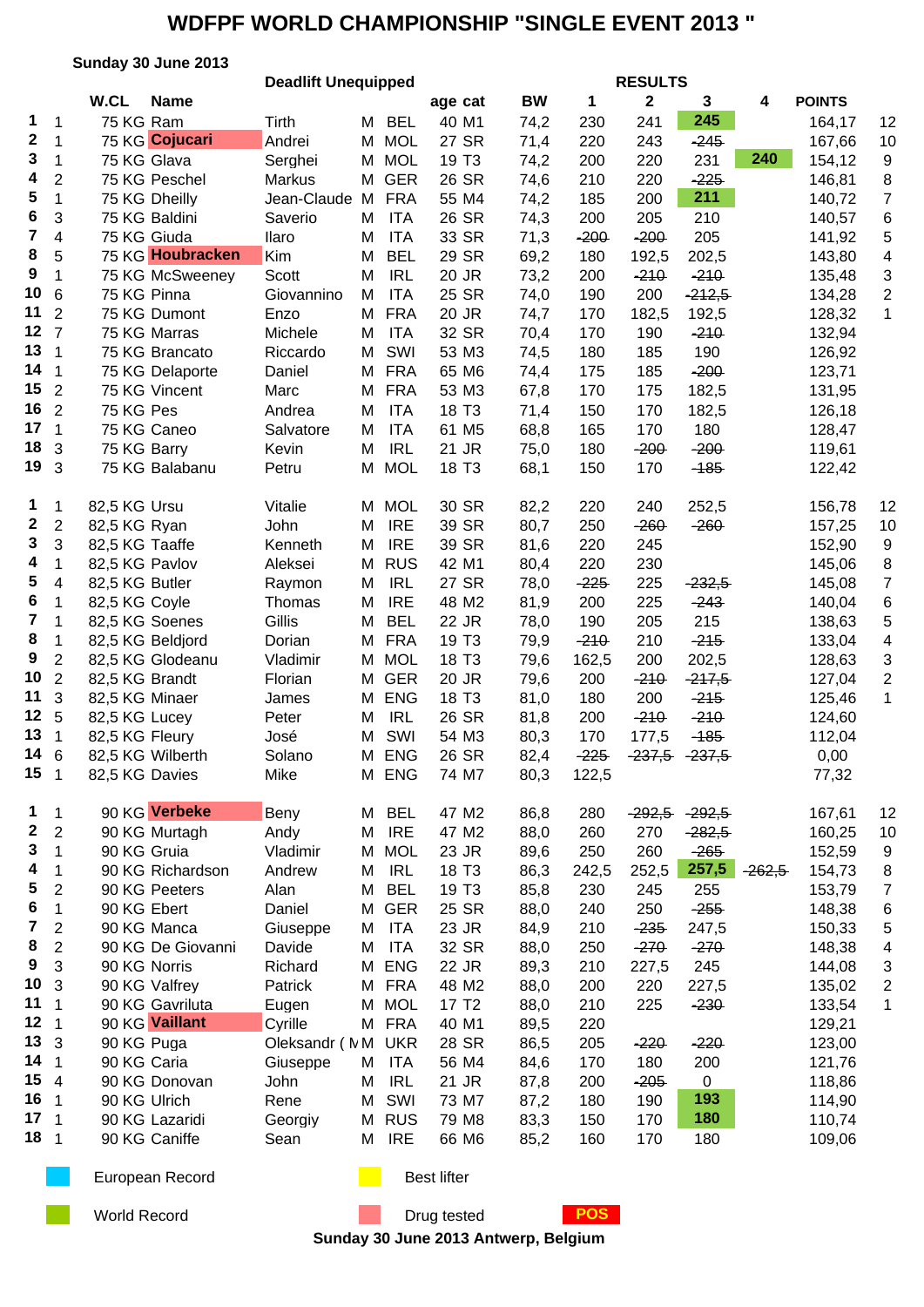|                         |                 | Sunday 30 June 2013             |                            |        |                |                   |                |            | <b>RESULTS</b>  |          |        |               |                |
|-------------------------|-----------------|---------------------------------|----------------------------|--------|----------------|-------------------|----------------|------------|-----------------|----------|--------|---------------|----------------|
|                         |                 |                                 | <b>Deadlift Unequipped</b> |        |                |                   |                |            |                 |          |        |               |                |
|                         |                 | W.CL<br><b>Name</b>             |                            |        |                | age cat           | <b>BW</b>      | 1          | $\mathbf 2$     | 3        | 4      | <b>POINTS</b> |                |
| 1                       | 1               | 100 KG Siragusa                 | Corrado                    | М      | <b>ITA</b>     | 29 SR             | 98,2           | 280        | 290             | $-303$   |        | 161,99        | 12             |
| $\boldsymbol{2}$        | $\mathbf 1$     | 100 KG Thomas                   | <b>Bruce</b>               | Μ      | <b>USA</b>     | 50 M3             | 98,0           | 265        | 280             | $-285,5$ |        | 156,55        | 10             |
| 3                       | $\overline{2}$  | 100 KG Hickey                   | Austin                     | M      | <b>IRE</b>     | 33 SR             | 99,8           | 230        | 260             | 280      |        | 155,26        | 9              |
| 4                       | 3               | 100 KG Gysin                    | Ramon                      | M      | SWI            | 29 SR             | 99,3           | 270        | $-275$          | $-282,5$ |        | 150,07        | 8              |
| 5                       | 1               | 100 KG Korotkov                 | Artjom                     | M      | <b>EST</b>     | 21 JR             | 93,4           | 260        | $-270$          | $-270$   |        | 148,98        | $\overline{7}$ |
| 6                       | 2               | 100 KG Gogu                     | Victor                     | M      | <b>MOL</b>     | 23 JR             | 95,0           | 220        | 235             | 240      |        | 136,27        | 6              |
| $\overline{7}$          | 1               | 100 KG Bustreel                 | Serge                      | M      | <b>FRA</b>     | 67 M6             | 96,5           | 225        | 237,5           | $-245$   |        | 133,78        | 5              |
| 8                       | 1               | 100 KG Hubert                   | Gilles                     |        | M FRA          | 48 M2             | 99,8           | 220        | 230             | 235      |        | 130,31        | 4              |
| $\boldsymbol{9}$        | $\overline{c}$  | 100 KG Jones                    | Phil                       | м      | <b>ENG</b>     | 45 M2             | 99,3           | 210        | 225             | 232,5    |        | 129,22        | 3              |
| 10                      | $\overline{4}$  | 100 KG Noreilde                 | Tom                        | м      | <b>BEL</b>     | 34 SR             | 96,8           | 220        | 230             | $-250$   |        | 129,35        | $\overline{2}$ |
| 11                      | 5               | 100 KG Zuravljov                | Aleksei                    | М      | <b>EST</b>     | 31 SR             | 98,3           | 230        | $-240$          | $-240$   |        | 128,41        | 1              |
| 12 <sub>2</sub>         | $6\phantom{1}6$ | 100 KG Krumov                   | Bogdan                     | М      | SWI            | 32 SR             | 99,9           | 200        | 217,5           | $-222,5$ |        | 120,56        |                |
| 13                      | $\overline{2}$  | 100 KG Mansfield                | Dave                       | M      | <b>USA</b>     | 67 M6             | 95,3           | 192,5      | 205             | 215      |        | 121,88        |                |
| 14                      | 3               | 100 KG Gercke                   | David                      | M      | <b>GER</b>     | 20 JR             | 98,6           | 215        | $-225$          | $-225$   |        | 119,86        |                |
| 15 <sub>1</sub>         |                 | 100 KG Venhrynovych             | Stanislav                  | M      | <b>ITA</b>     | 19 T <sub>3</sub> | 94,7           | 190        | 210             | $-225$   |        | 119,45        |                |
| 16 <sub>1</sub>         |                 | 100 KG Tverdovskiy              | Evgeniy                    | М      | <b>RUS</b>     | 63 M <sub>5</sub> | 92,9           | 167,5      | $-172,5$        | $-172,5$ |        | 96,26         |                |
|                         |                 |                                 |                            |        |                |                   |                |            |                 |          |        |               |                |
| 1                       | 1               | 110 KG Sacaliuc                 | Dumitru                    |        | M MOL          | 25 SR             | 108,7          | 290        | 305             | 310      |        | 166,81        | 12             |
| $\boldsymbol{2}$        | 1               | 110 KG Murdoch                  | Alistar                    | M      | <b>ENG</b>     | 46 M2             | 108,7          | 270        | 290             | $-292,5$ |        | 156,05        | 10             |
| 3                       | 1               | 110 KG Godon                    | Joel                       | M      | <b>FRA</b>     | 56 M4             | 109,9          | 240        | 250             | 262,5    |        | 140,86        | 9              |
| 4                       | 1               | 110 KG Vermote                  | Gianni                     | M      | <b>BEL</b>     | 40 M1             | 107,7          | 232,5      | 252,5           | $-262,5$ |        | 136,22        | 8              |
| 5                       | 1               | 110 KG Lambert                  | <b>Steve</b>               | M      | <b>ENG</b>     | 52 M3             | 103,8          | 230        | 245             | $-257,5$ |        | 133,75        | 7              |
| 6                       | 1               | 110 KG Walker                   | John                       | М      | <b>ENG</b>     | 73 M7             | 101,6          | 210        | 231             | 232,5    |        | 127,97        | 6              |
| $\overline{\mathbf{7}}$ | 2               | 110 KG Broadhead                | Jonathan                   | м      | <b>ENG</b>     | 24 SR             | 109,7          | 230        | $-255$          | $-255$   |        | 123,46        | 5              |
| 8                       | 1               | 110 KG Van Hove                 | Gilbert                    | М      | <b>BEL</b>     | 63 M <sub>5</sub> | 106,2          | 180        | $-200$          | $-200$   |        | 97,51         | 4              |
| out                     |                 | 110 KG Flett                    | Martin                     | Μ      | <b>SCT</b>     | 57 M4             | 103,0          | $-182,5$   | $-182,5$        | $-182,5$ |        | 0,00          |                |
|                         |                 |                                 |                            |        |                |                   |                |            |                 |          |        |               |                |
| $\mathbf{1}$            |                 | 125 KG Hickey                   | James                      | Μ      | <b>IRE</b>     | 36 SR             |                | 280        | 320             | $-340$   |        | 169,44        | 12             |
| $\boldsymbol{2}$        | 1<br>2          | 125 KG Scorici                  | Roman                      |        | <b>MOL</b>     | 29 SR             | 117,2<br>117,4 | 302,5      | $-312,5$        | $-312,5$ |        | 160,11        | 10             |
| 3                       | $\mathbf{1}$    | 125 KG Preuss                   |                            | M<br>М | <b>GER</b>     | 19 T <sub>3</sub> | 124,7          | 240        | 265,5           |          |        | 138,17        | 9              |
| 4                       | 1               | 125 KG Ruch                     | Jan                        | М      | <b>FRA</b>     | 50 M3             | 121,7          | 240        | 260             |          |        | 136,58        | 8              |
| 5                       | $\overline{1}$  | 125 KG Cuddihy                  | Patrick<br>Thomas          |        | M IRE          | 42 M1             | 116,8          | 220        | 250             | $-252,5$ |        | 132,45        | $\overline{7}$ |
| 6                       | 1               | 125 KG Holetzeck                | Conrad                     |        | M GER          | 46 M2             |                | 230        | 245             | $-252,5$ |        | 130,32        |                |
| 7                       | 1               | 125 KG Pilling                  | Leslie                     | М      | <b>ENG</b>     | 58 M4             | 114,4<br>117,2 | 220        | 240             | $-250$   |        | 127,08        | 6<br>5         |
| 8                       |                 | 125 KG Goovaerts                | Marc                       | M      | <b>BEL</b>     | 55 M4             |                | $-205$     |                 | 230      |        | 121,67        |                |
| 9                       | 2               | 125 KG Elezi                    | Aleksander                 | М      | <b>ITA</b>     | 16 T <sub>2</sub> | 117,8<br>122,9 | <b>200</b> | 222,5<br>$-220$ | $-230$   |        | 104,78        | 4              |
|                         | $\mathbf{1}$    |                                 |                            |        |                |                   |                |            |                 |          |        |               | 3              |
|                         |                 |                                 |                            |        |                |                   |                |            |                 | 261      |        |               |                |
| $\mathbf{1}$<br>$2 \t1$ | $\mathbf{1}$    | 145 KG Hansen<br>145 KG Winkler | Heiner                     |        | M GER<br>M GER | 51 M3             | 141,0          | 220        | 240             |          | $-270$ | 130,60        | 12             |
|                         |                 |                                 | Karlheinz                  |        |                | 48 M2             | 126,1          | 220        | 230             |          |        | 116,77        | 10             |



World Record **Drug tested POS** 

**Sunday 30 June 2013 Antwerp, Belgium**